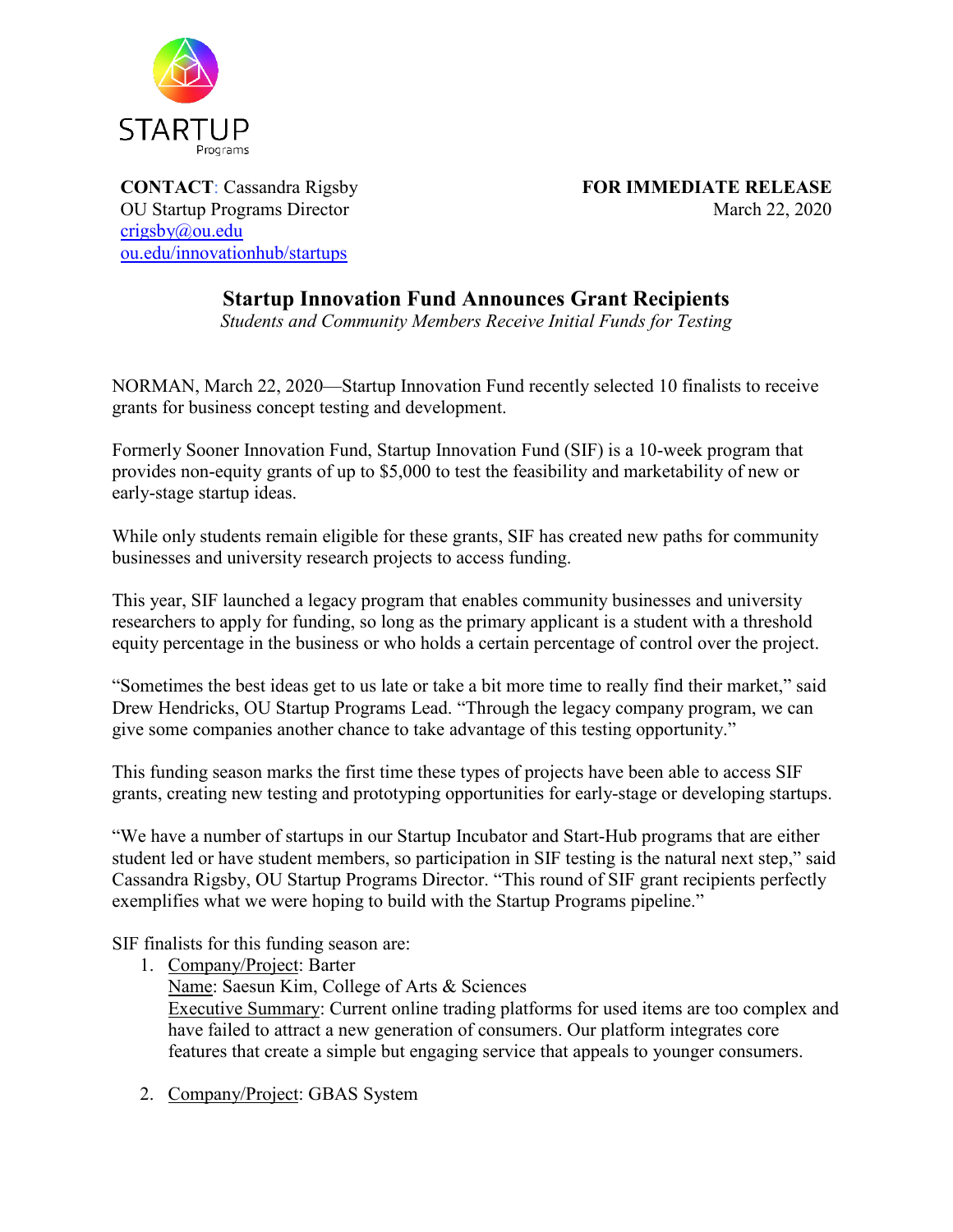Name: Jaxon Taylor, Gallogly College of Engineering

Executive Summary: The aeronautics industry's reliance on old technology creates unnecessary risk for passengers and flight crews when landing. Our technology will make landing easier and safer no matter how perilous the runway or situation.

3. Company/Project: Organ Transplant Innovation

Name: Sam Ton, College of Arts & Sciences

Executive Summary: Nearly 12,000 people in the United States are awaiting a liver transplant, but current pathology testing methods have increased surgical rejection rates of potentially viable livers. Our technology will change the face of pathology testing, increasing the number of viable livers and saving more lives.

4. Company/Project: Overlook

Name: Will Riney, Michael F. Price College of Business Executive Summary: Covid-19 has wrecked our education systems, leading to a rise in virtual learning. However, many learning management systems (LMS) have overwhelmed parents and teachers, creating too much noise and offering too little support. Overlook presents a new supportive platform that centralizes content from other LMS, making virtual education easier for parents, teachers and students.

5. Company/Project: Raven 3D

Name: Blake Herren, Gallogly College of Engineering Executive Summary: Current direct ink write 3D printers are expensive and inaccessible for the average consumer. We are developing a less costly alternative that will offer consumers both a better product and experience.

6. Company/Project: Roam

Name: Logan Rust, Michael F. Price College of Business

Executive Summary: Despite Oklahoma's wide-open lands, many hunters struggle to find good hunting grounds because of the poor quality, cost and inconvenience of accessing public options. Roam strives to expand private land access to hunters through private partnerships and strong landowner protections.

7. Company/Project: Safer Veress Needle

Name: Avery Ladymon, Gallogly College of Engineering Executive Summary: Despite our advancements in medical technology, certain procedures still rely on old methods, but none more so than Veress needle placement. Surgeons lack guidance about where to and how far to insert Veress needles, often leading to laparoscopic injuries. Our technology would change the way surgeons perform this procedure, decreasing the likelihood of these types of injuries.

8. Company/Project: Steadispoon

Name: Jacob Nichols, Gallogly College of Engineering

Executive Summary: More than 10 million people are living with Parkinson's disease worldwide. Many of whom experience tremors that make simple tasks like feeding themselves nearly impossible. Current tremor-correcting utensils in the market are costly